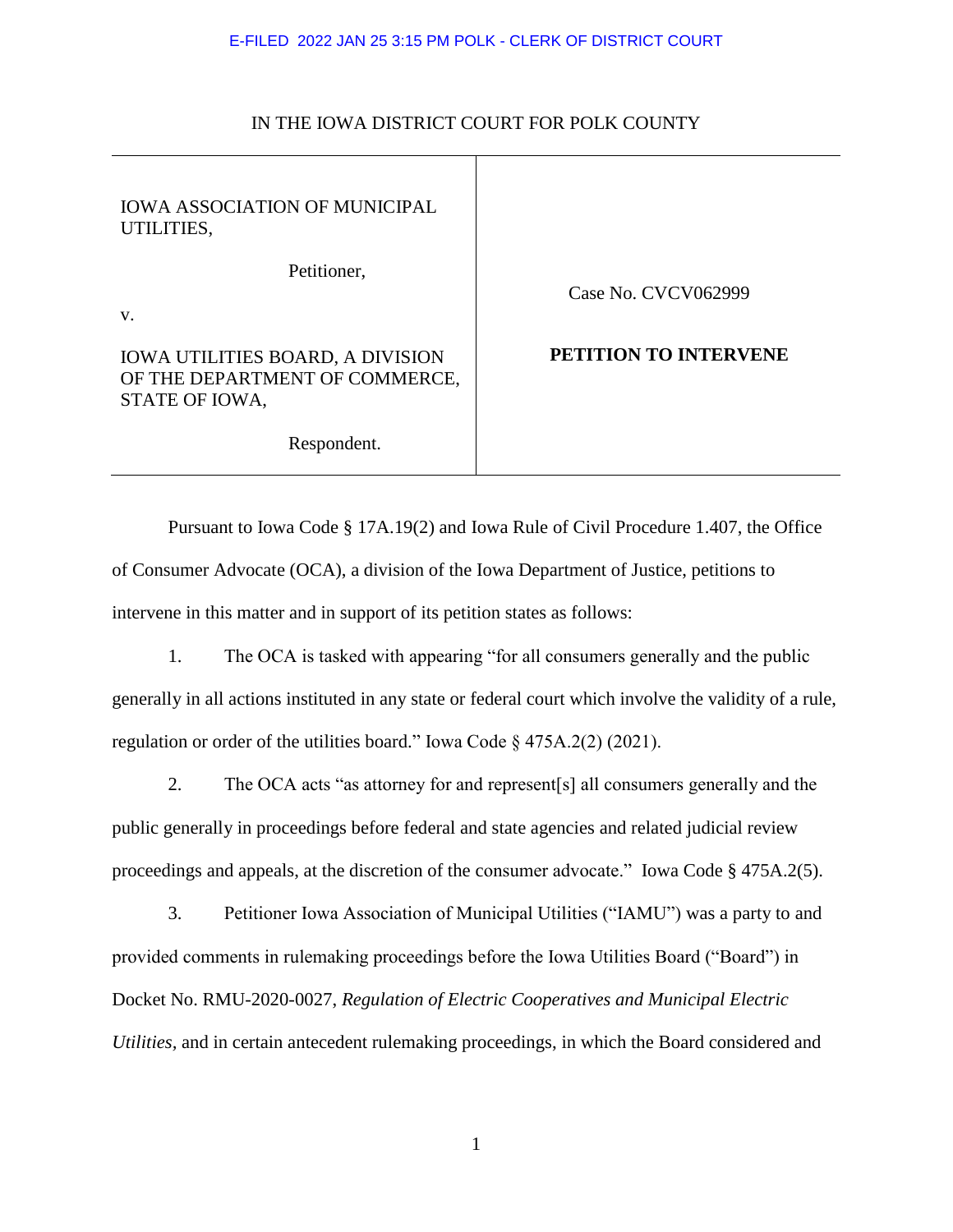#### E-FILED 2022 JAN 25 3:15 PM POLK - CLERK OF DISTRICT COURT

resolved numerous contested issues regarding the Board's jurisdiction over municipal (and cooperative) electric utilities.

4. On January 7, 2022, the IAMU filed a Petition for Judicial Review challenging two of the rules adopted by the Board in its Order Adopting Amendments dated August 3, 2021, the first requiring municipal (and cooperative) electric utilities to give customers written notice thirty days in advance of a rate increase and the second disallowing the assessment of interest or late payment charges by municipal (or cooperative) electric utilities where a customer is making payments consistent with a payment agreement designed to permit the customer to maintain essential electric service while paying an arrearage.

5. The OCA was also a party to and also provided comments in the referenced rulemaking proceedings, including comments supporting the rules that are the subject matter of the IAMU challenge.

6. Iowa Rule of Civil Procedure 1.407(1) provides for intervention as a matter of right when: (1) "a statute confers an unconditional right to intervene;" or (2) the applicant has an interest in the subject of the action and the disposition of the action might impair the applicant's ability to protect that interest, unless the interest is adequately represented by the existing parties.

7. OCA believes that it has an unconditional right to intervene in this proceeding. Pursuant to Iowa Code section 475A.2(4), OCA is to "[a]ppear for all consumers generally and the public generally in all actions instituted in any state or federal court which involve the validity of a rule, regulation, or order of the utilities board." This proceeding relates directly to the validity of the challenged rules.

8. In addition, the OCA is a party interested in the subject of this action on behalf of consumers and the public generally.

2